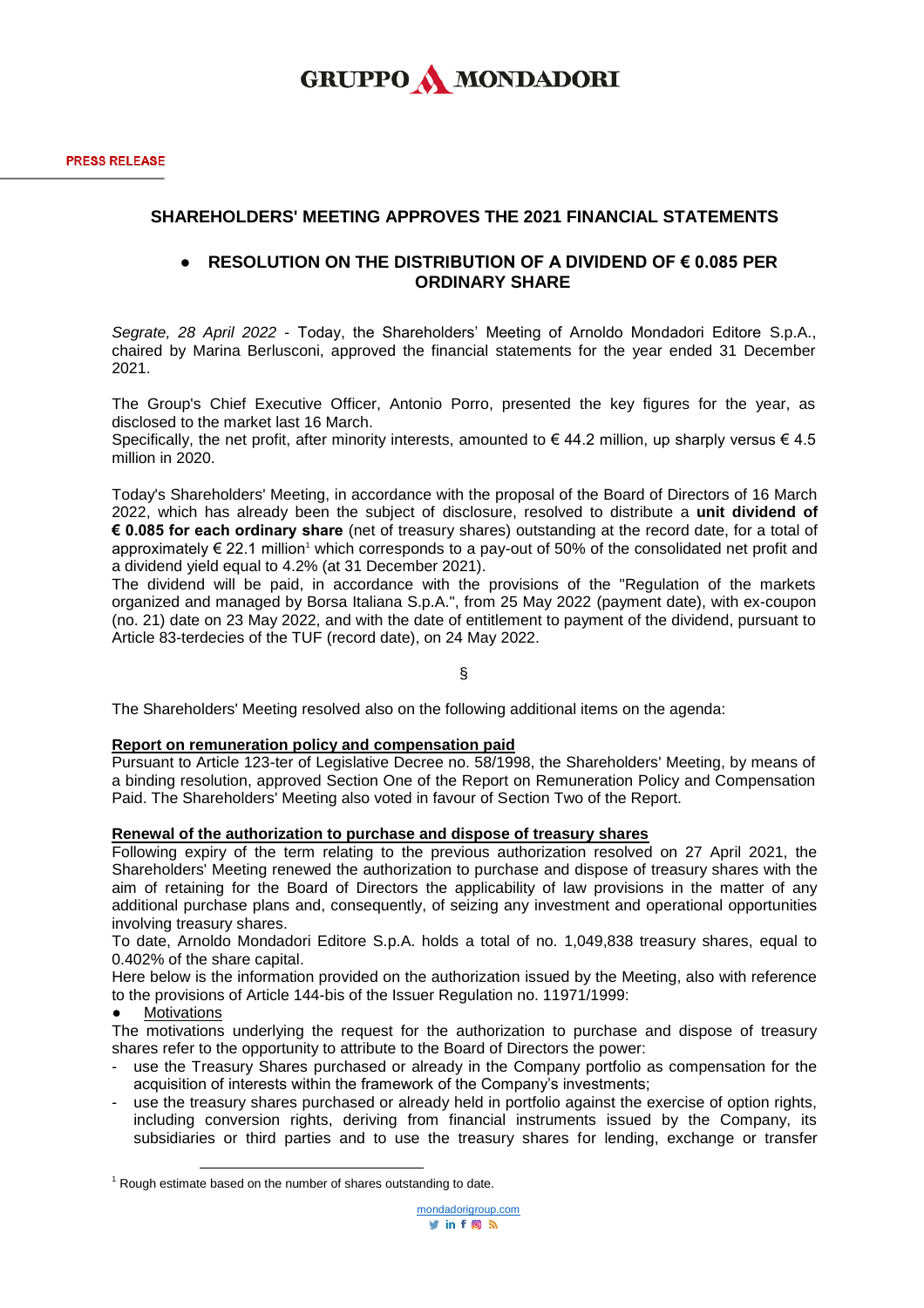# **GRUPPO A MONDADORI**

transactions or to support extraordinary transactions on the Company's capital or financing transactions that imply the transfer or sale of treasury shares;

- to undertake any investments, directly or through intermediaries, including for the purpose of containing abnormal movements in share prices, stabilizing share trading and prices, supporting the liquidity of the share on the market, in order to foster the regular conduct of trading beyond normal fluctuations related to market performance, without prejudice in any case to compliance with applicable statutory provisions;
- to rely on investment or divestment opportunities, if considered strategic by the Company, also in relation to available liquidity;
- to dispose of treasury shares as part of share-based incentive plans pursuant to Article 114-bis of the TUF, and of plans for the free allocation of shares to employees or members of the governing or supervisory bodies of the Company or to Shareholders.
- **Duration**

The authorization to purchase treasury shares is set to last until the approval of the financial statements for the year ending 31 December 2022 and, in any case, for a period not exceeding 18 months after the Shareholders' Meeting resolution, while the authorization to sell is granted to last for an unlimited period, given the absence of provisions in this regard pursuant to the provisions in force and the opportunity to allow the Board of Directors to make use of the maximum flexibility, also in terms of time, to carry out the acts of disposal of the shares.

### Maximum number of purchasable treasury shares

The authorization allows the purchase, including in more than one tranche, of ordinary shares of Arnoldo Mondadori Editore S.p.A., with a par value of € 0.26 each, in one or more tranches in an amount freely determinable by the Board of Directors - up to a maximum number of shares - also taking into account the ordinary shares held, directly and indirectly, in the portfolio from time to time of no more than 10% overall of the share capital.

#### • Criteria for purchasing Treasury Shares and indication of the minimum and maximum purchasing cap

Purchases shall be made in compliance with Articles 132 of the TUF and 144-bis, paragraph 1 letter b) of the Issuer Regulation, and on regulated markets or multilateral trading systems, according to the operating criteria established in the organization and management regulations of the same markets, which do not allow the direct matching of buy orders against predetermined sell orders, and also in compliance with any other applicable law, including EU law. Additionally, share purchase transactions may also be carried out in the manner envisaged in Article 3 of EU Delegated Regulation no. 2016/1052 in order to benefit, if the conditions are met, from the exemption under Article 5, paragraph 1, of EU Regulation no. 596/2014 on market abuse with regard to inside information and market manipulation.

Regarding the disposal of treasury shares, disposals may be made, on one or more occasions and even before having terminated the maximum number of purchasable treasury shares, either by selling them on regulated markets or according to other trading methods in compliance with the law, including EU law, in force and with the Admitted Market Practices, if applicable.

Under the proposed authorization, the minimum and maximum purchase price shall be determined at a unit price not lower than the official Stock Exchange price of Mondadori shares on the day preceding the purchase transaction, reduced by 20%, and not higher than the official Stock Exchange price on the day preceding the purchase transaction, increased by 10%.

In any event - except for any different price and volume determinations resulting from the application of the conditions set forth in the Admitted Market Practices - such price shall be identified in accordance with the trading conditions set forth in Delegated Regulation (EU) no. 1052 of 8 March 2016.

In terms of consideration, sales transactions or other acts of disposition of treasury shares shall be carried out:

- if executed in cash, at a price no lower than 10% of the reference price recorded on the MTA Euronext Milan - organized and managed by Borsa Italiana S.p.A. in the trading session prior to each single transaction;
- if executed as part of any extraordinary transactions in accordance with financial terms to be determined by the Board of Directors on the basis of the nature and characteristics of the transaction, also taking account of the market performance of Mondadori shares;